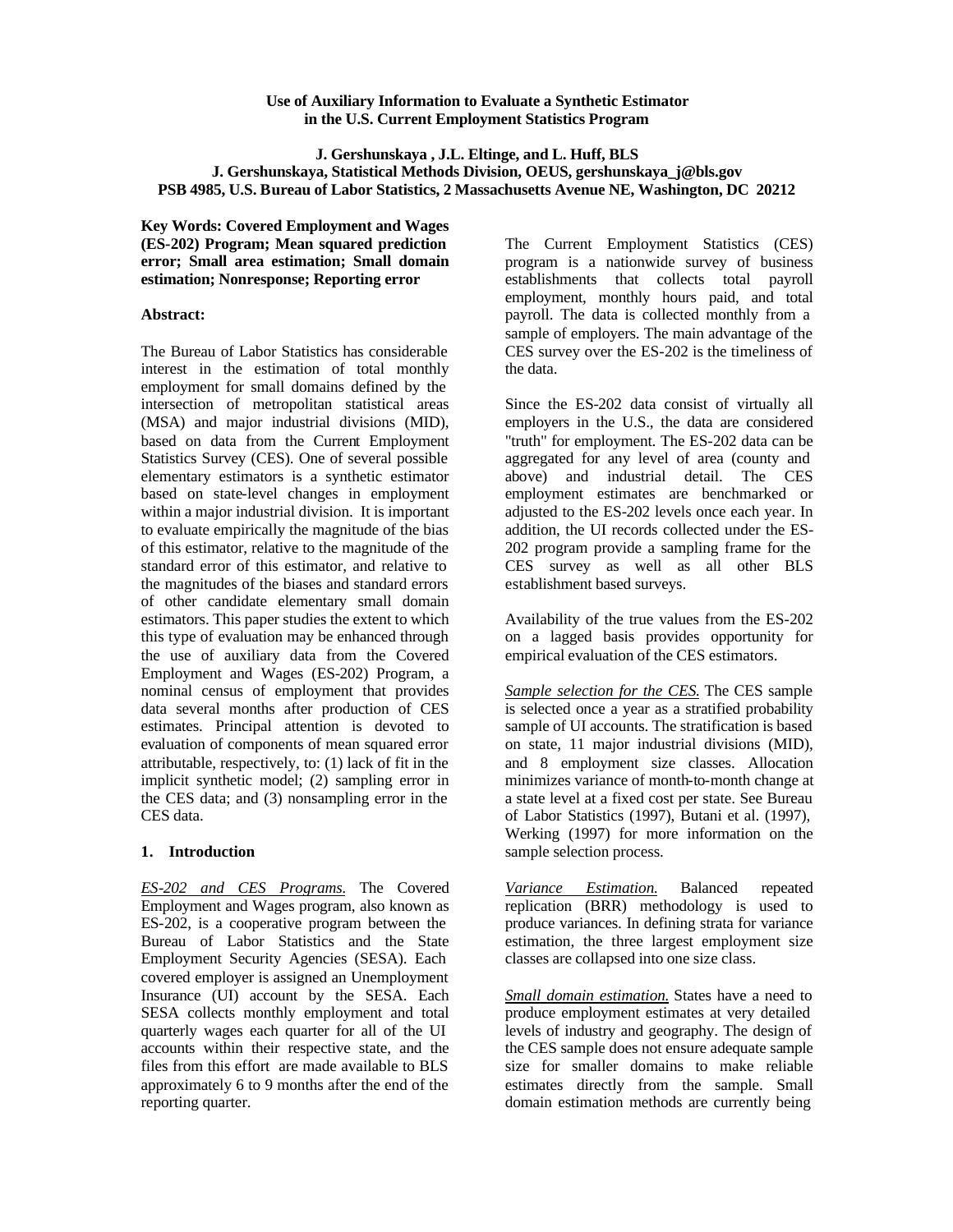explored in connection with producing estimates from the CES sample for small intersections of MID and metropolitan statistical area (MSA).

 *The Estimators*. The CES uses a weighted link relative (WLR) estimator. For a domain *d* at month *t* an estimate is defined as

$$
\hat{Y}_{d,t}^{CES}=\hat{Y}_{d,t-1}^{CES}\hat{R}_{t}^{CES}\,,
$$

where growth rate

$$
\hat{R}_{t}^{CES} = \frac{\sum_{i \in M_t} w_i y_{i,t}^{CES}}{\sum_{i \in M_t} w_i y_{i,t-1}^{CES}}
$$

 $\hat{Y}_{d,t-1}^{CES}$  = estimate for a domain *d* at month  $t-1$ ;  $M_{t}$  = set of units reporting nonzero employment in both months *t* and  $t-1$ ;  $w_i$  = selection weight of a sample unit *i*;  $y_{i,t}^{CES}$ ,  $y_{i,t-1}^{CES}$  = employment reported to the CES by unit *i* in the respective months.

Once a year, at month  $t = 0$ , estimates are aligned with a base level obtained from the ES-202 for the domain *d* .

 $M<sub>t</sub>$  for a direct estimator consists of units that belong to the domain  $d$ .  $M_t$  of a synthetic estimator contains larger set of units: when *d* is defined as an intersection of MID and MSA,  $M_t$  is a set of units from a statewide MID. Note that

$$
\hat{Y}_{d=MID*MSA,t}^{CES,Synthetic} = \hat{Y}_{d=MID,t}^{CES, Direct} * F_{MID,MSA,t=0}^{ES-202}, (1)
$$
\nwhere  $F_{MID,MSA,t=0}^{ES-202} = Y_{MID*MSA,t=0}^{ES-202} / Y_{MID,t=0}^{ES-202}$ 

*Sources of Error.* There are several potential sources of error for the CES employment estimates.

Birth and death of establishments cause the frame to be imperfect. Small sample sizes generally lead to large *sampling errors.* There may be *nonresponse bias* due to responding units generally behaving differently than the nonresponding units. Low response rates may cause higher levels of nonresponse bias. Another important source of bias may arise because the employment data reported to the CES and the

ES-202 are different. This is viewed as *reporting or measurement error* in the CES reported employment values because, by definition, the ES-202 employment values are considered truth and are used as the universe employment total.

For the synthetic estimator, another bias problem may arise because of the difference in the MID employment growth rate in the MSA of interest and the MID employment growth rate statewide.

The knowledge of patterns in these sources of error would possibly give directions in improving data collection strategy or make appropriate bias adjustments to the estimates.

This paper presents results from an empirical study of possible patterns and magnitude of error in the CES estimates. The study uses ES-202 data that become available several months after production of the CES estimates.

### **2. Error Decomposition Approach**

Let  $\hat{Y}_{d,t}^{Sample}$  be a full sample estimator (assuming a 100% response rate) computed using the ES-202 data. Sample or frame problems can be assessed by comparison of  $\hat{Y}_{d,t}^{Sample}$  to the true ES-202 level  $Y_{d,t}^{ES-202}$ :

$$
\hat{Y}_{d,t}^{Sample} = Y_{d,t}^{ES-202} + SamplingError
$$

Let  $\hat{Y}_{d,t}^{Respondents}$  denote an estimator computed from the ES-202 for units that respond to the CES. The comparison of  $\hat{Y}_{d,t}^{Sample}$  to  $\hat{Y}_{d,t}^{Response}$ will tell us about the nonresponse error:

$$
\hat{Y}_{d,t}^{Respondents} = \hat{Y}_{d,t}^{Sample} + Nonresponse Error
$$

In addition, the CES estimate is a subject to reporting error:

$$
\hat{Y}_{d,t}^{CES} = \hat{Y}_{d,t}^{Respondents} + ReportingError
$$

Overall error can be assessed from the comparison of  $\hat{Y}_{d,t}^{CES}$  to  $Y_{d,t}^{ES-202}$ :

$$
\hat{Y}_{d,t}^{CES}=Y_{d,t}^{ES\text{-}202}+OverallError
$$

Figure 1 displays a time plot of the ES-202 values and ES-202 values adjusted for establishment birth and death, as well as point estimates and confidence bounds computed from  $\hat{Y}_{d,t}^{Sample}$ ,  $\hat{Y}_{d,t}^{Response}$  and  $\hat{Y}_{d,t}^{CES}$ , respectively.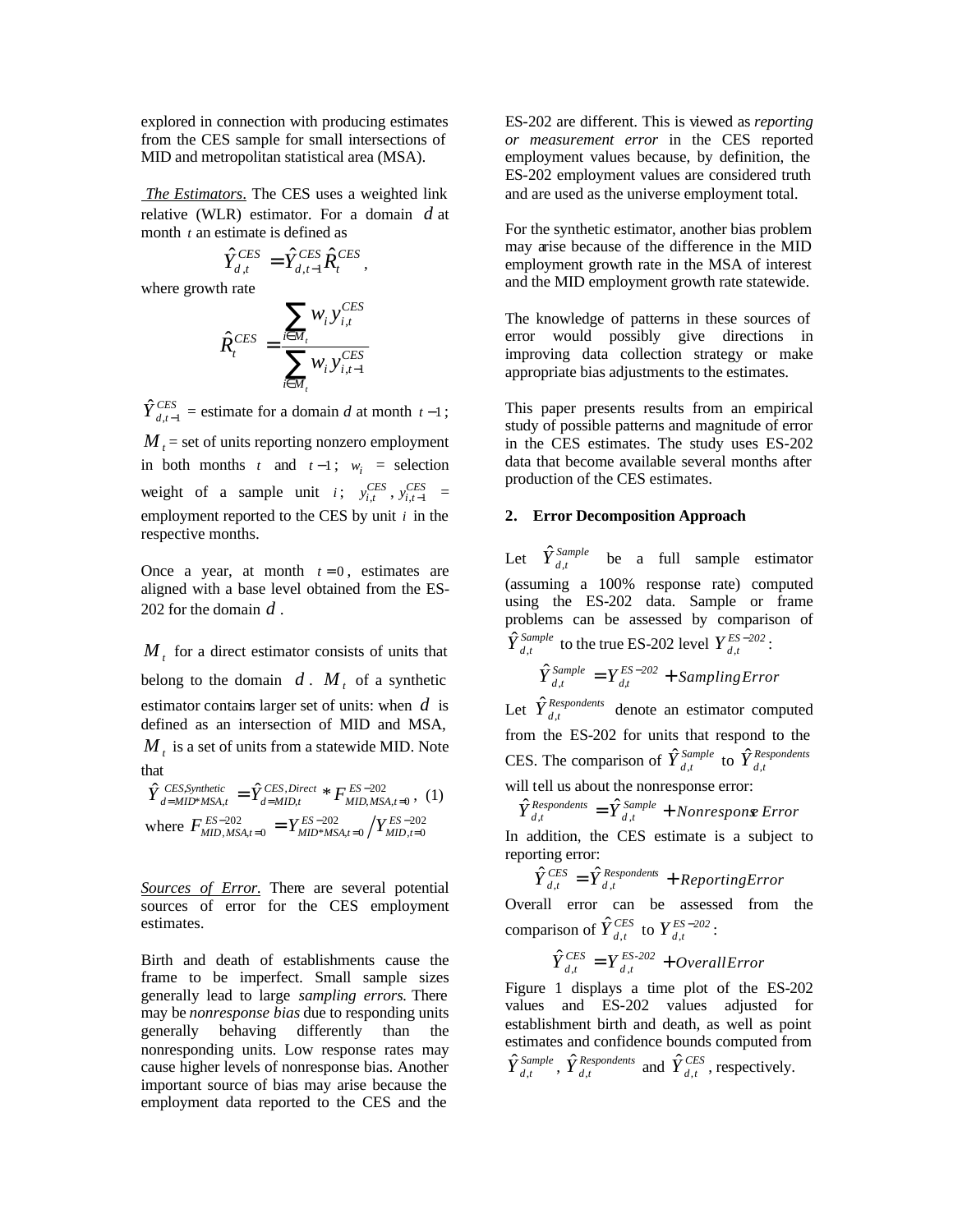

**Figure 1. Comparison of the ES-202 and Birth-Death-Adjusted ES-202 (ES202-BD) with**  $\hat{\hat{Y}}^{\text{Sample}}_{d,t}$ (Sample),  $\hat{Y}_{d,t}^{Respondents}$  (Resp), and  $\hat{Y}_{d,t}^{CES}$  (CES) for Pennsylvania State Wholesale Trade direct

**estimate**

The CES sample used in the example was selected using first quarter 1998 ES-202 data. The estimates are aligned to the ES-202 level for Pennsylvania wholesale trade in June 1998. The vertical line shown on the graph indicates the beginning of the period when CES estimates from this sample would be published. In this particular example, the error due to nonresponse seems to be most significant.

Noting the relationship (1), we, at first, assess error components of the direct estimator of a statewide MID  $\hat{Y}_{d=MID,t}^{CES}$ Define relative sample error

$$
RelSE_{d,t} = 100\% \frac{\hat{Y}_{d,t}^{Sample} - Y_{d,t}^{ES-202}}{Y_{d,t}^{ES-202}},
$$

relative nonresponse error

$$
RelNR_{d,t} = 100\% \frac{\hat{Y}_{d,t}^{Response}}{\hat{Y}_{d,t}^{Sample}},
$$

relative reporting error

$$
RelRE_{d,t} = 100\% \frac{\hat{Y}_{d,t}^{CES} - \hat{Y}_{d,t}^{Respondents}}{\hat{Y}_{d,t}^{Respondents}},
$$

relative overall error

$$
RelOE_{d,t} = 100\% \frac{\hat{Y}_{d,t}^{CES} - Y_{d,t}^{ES-202}}{Y_{d,t}^{ES-202}}.
$$

There is no uniform pattern found in the direction and magnitude of the error components. None of the error components appears to be a dominant factor of error (Fig.2). The plotting symbol in Figures 2 and 3 is the two-letter postal code for the state. December of 1999 (the  $18<sup>th</sup>$ point after the benchmark month) is used for the display.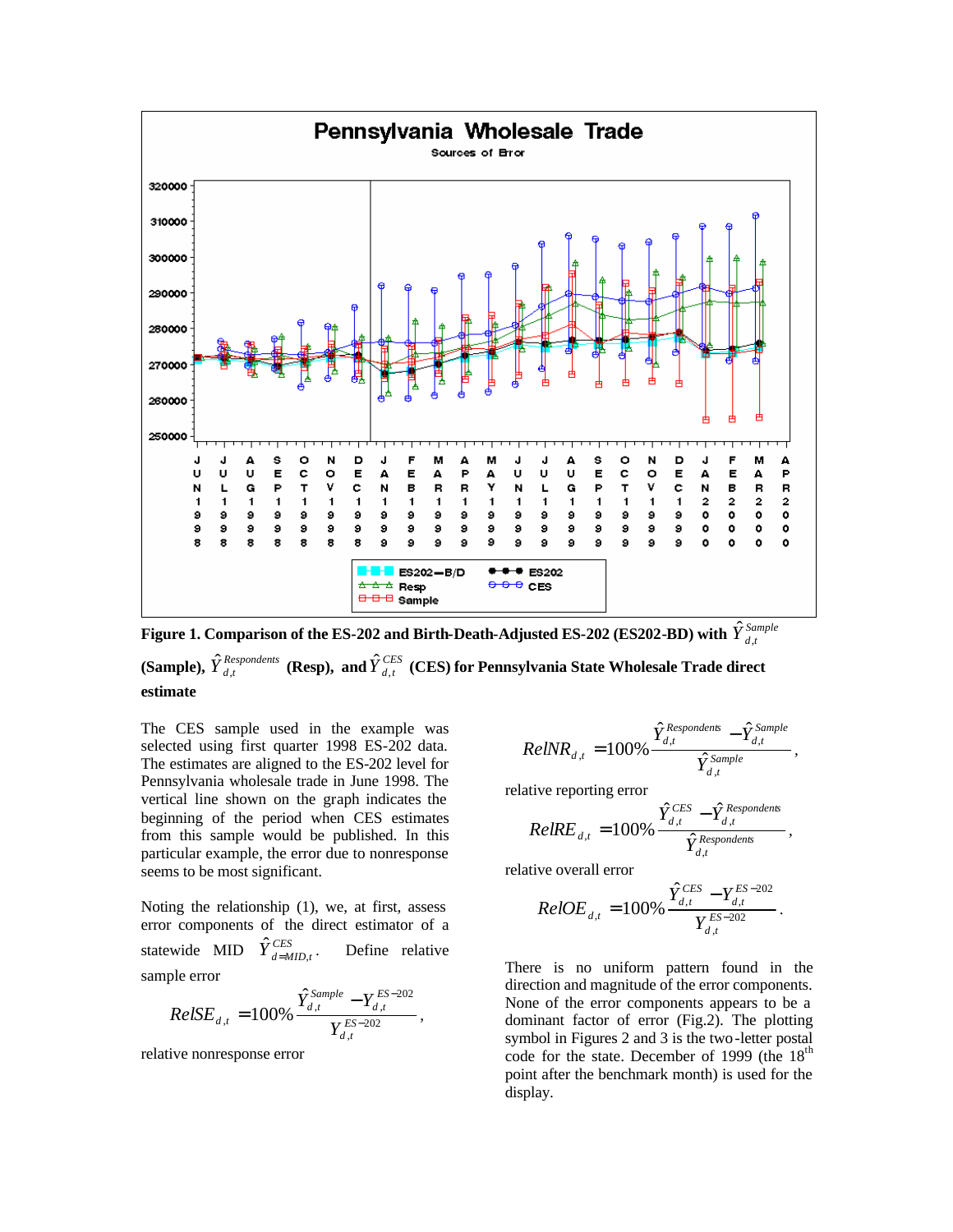

**Figure 2. a) Relative Overall Error,** *RelOEMID*,*<sup>t</sup>* **, vs. Relative Sample Error,**  $RelSE$ <sub>*MID<sup>t</sup></sub></sub>* 



**Figure 2. b) Relative Overall Error,** *RelOEMID*,*<sup>t</sup>* **, vs. Relative Nonresponse Error,**  *RelNRMID*,*<sup>t</sup>*

In general, low response rates would be of special concern if they were associated empirically with higher nonresponse bias. Figure 3 displays a plot of state-level relative absolute nonresponse errors against the corresponding weighted response rates for wholesale trade. Note that the plot does not display any



**Figure 2. c) Relative Overall Error,** *RelOEMID*,*<sup>t</sup>* **, vs. Relative Reporting Error,** *RelREMID*,*<sup>t</sup>*

pronounced pattern of association between nonresponse error and response rate.

To test the hypothesis about the presence of overall bias in the estimators  $\hat{Y}_{d,t}^{CES}$ , *t* values were computed as

$$
t_{d,t} = \frac{\hat{Y}_{d,t}^{CES} - Y_{d,t}^{ES-202}}{\sqrt{Var[\hat{Y}_{d,t}^{CES}]}}.
$$

The variance estimator  $V\hat{a}r[\hat{Y}_{d,t}^{CES}]$  was computed by applying the BRR methodology to 6 strata in domain *d*.

In Figure 4, the *t* values are plotted against the quantiles of *t* distribution with 6 degrees of freedom. The serious negative bias may be attributed to various sources. For example, in Arizona  $(t = -2.76)$  and Mississippi  $(t = -2.63)$  it is dominated by reporting error. In Delaware  $(t = -2.98)$  and Washington State ( $t = -2.75$ ) it is dominated by sampling error. In the District of Columbia ( $t = -5.26$ ) it is dominated by combination of sampling error and reporting error.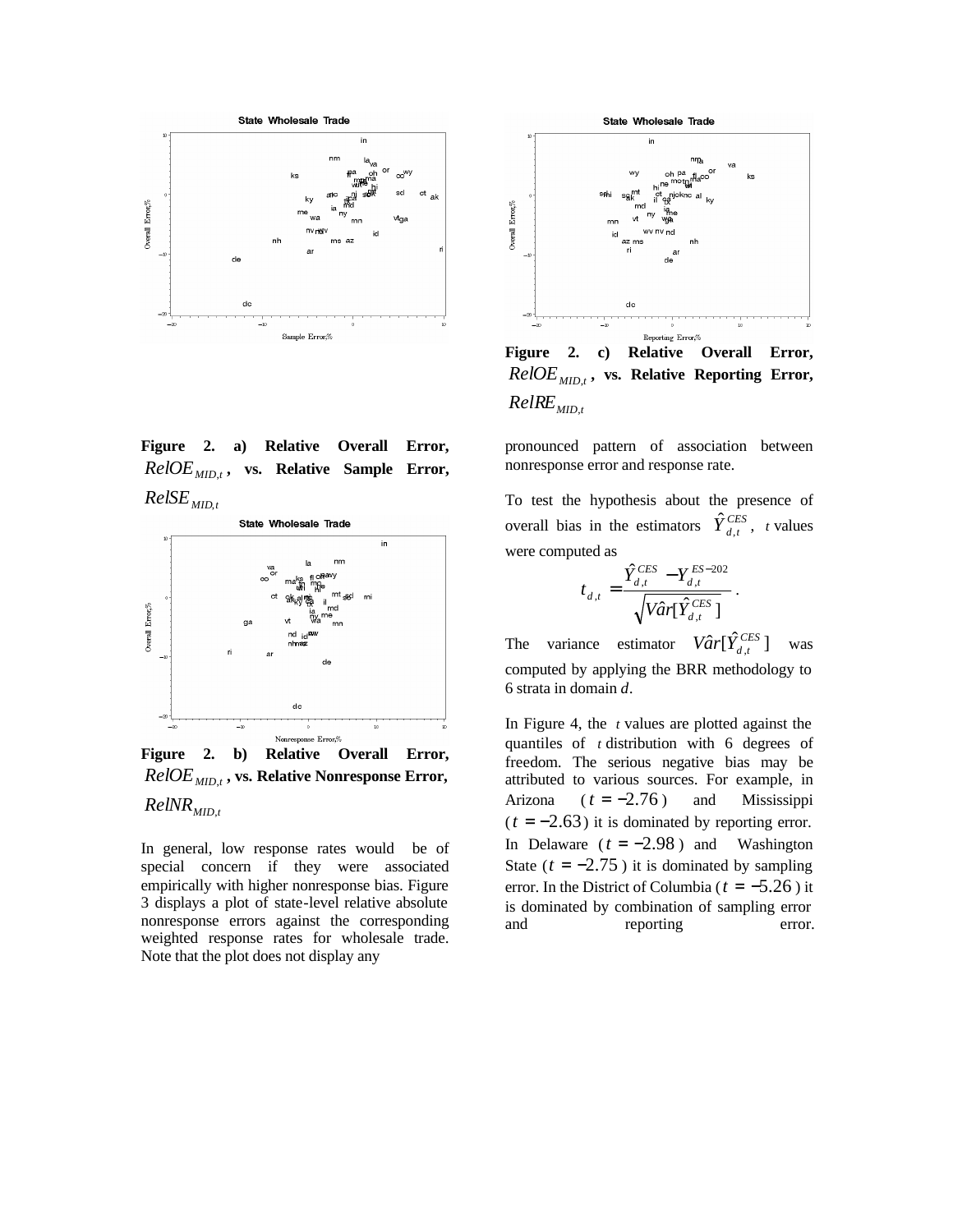

**Figure 3. Relative Absolute Nonresponse** Error,  $\left| \mathit{RelNR}_{\mathit{MID},t} \right|$ , vs. Weighted Response **Rate for State-Level estimates in Wholesale Trade**

(It should be noted, however, that the estimates of variances used in computing of the *t* values may be unstable, especially in the domains with a low number of responding units. For example, the District of Columbia has only six responding units in wholesale trade in December 1999).

Overall, the deviations from the true values in the direct estimates  $\hat{Y}_{d,t}^{CES}$  lay within respective confidence intervals.

#### **3. Bias of the Synthetic Estimator**

Let us analyze properties of the error components of the synthetic estimator  $\hat{Y}_{d=MID^{*}MSA,t}^{CES,Synthetic}$  $\hat{Y}_{d=MID^*MSA,t}^{CES,Synthetic}$ 

Note that algebraically,

$$
ReINR_{MD^*MSA,t}^{Synthetic} = ReINR_{MD,t}^{Direct}
$$

and

$$
RelRE_{MID^*MSA,t}^{Synthetic} = RelRE_{MID,t}^{Direct}.
$$

However,

$$
RelSE_{MID*MSA,t}^{Synthetic} = \frac{R_{MID,t}^{ES\,202}}{R_{MID*MSA,t}^{ES\,202}} RelSE_{MID,t}^{Direct} + \\ 100\% \left(\frac{R_{MID,t}^{ES\,202}}{R_{MID*MSA,t}^{ES\,202}} - 1\right)
$$

where 
$$
R_{MID,t}^{ES\,202} = Y_{MID,t}^{ES\,202} / Y_{MID,0}^{ES\,202}
$$
  
and  
 $R_{MID*MSA,t}^{ES\,202} = Y_{MID*MSA,t}^{ES\,202} / Y_{MID*MSA,0}^{ES\,202}$ 



Figure 4. Ouantile-Quantile Plot of  $t_{MD,t}$ Values Against the  $t_6$  Distribution for State-**Level Estimates in Wholesale Trade**

are employment growth rates from benchmark month to month *t* at, respectively, state-level MID and MID\*MSA level.

Therefore, the synthetic estimator  $\hat{Y}_{MID^*MSA,t}^{CES,Synthetic}$  $\hat{Y}^{CES, Synth}_{MID*MSA, m}$ 

is potentially subject to a bias due to the heterogeneity of employment growth rates across MSA within a particular industrial division. Consequently, it is important to evaluate the degree of this potential bias compared to other error components.

Let us define month  $t$  relative difference in the ES-202 growth rates of a state-level MID and MID\*MSA intersection as:

$$
RelR_{MID,MSA,t}^{ES202} = \frac{R_{MID,t}^{ES202}}{R_{MID*MSA,t}^{ES202}}
$$

There is a strong positive correlation between the relative overall error of the synthetic estimator  $\hat{Y}_{MID^*MSA, t}^{CES,Synthetic}$  $MID*MSA, t$  and relative difference in ES-202 employment growth rates  $RelR<sup>ES 202</sup><sub>MD,MSA,t</sub>$  (Fig.5). Finally, Figure 6 displays a quantile-quantile plot of the overall error in the synthetic estimator,  $\hat{Y}_{MID^*MSA}^{CES,Synthetic} - Y_{MID^*MSA}^{ES-202}$ 

$$
t_{MID^*MSA,t}^{Synthetic} = \frac{t_{MID^*MSA,t} - t_{MID^*MSA,t}}{\sqrt{Var[\hat{Y}_{MID^*MSA,t}^{CES,Synthetic}]}}
$$
 against

a *t* distribution on six degrees of freedom. The pronounced deviations of the upper and lower tails of the  $t_{MID^*MSA,t}^{Synthetic}$  distribution from those of the  $t<sub>6</sub>$  distribution are consistent with nontrivial bias in the synthetic estimator.